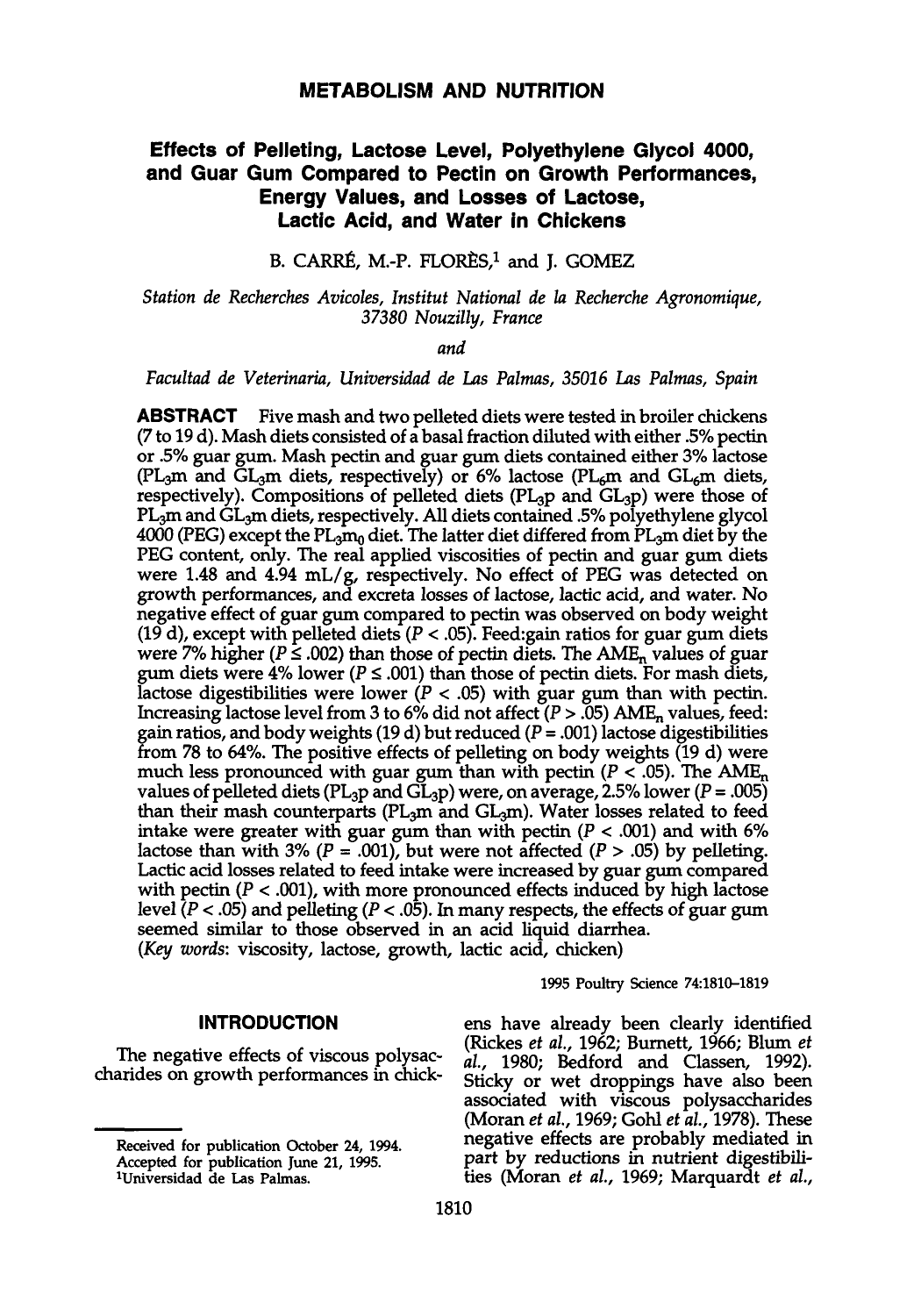1979; Classen *et al,* 1985). Viscosity likely acts by reducing enzyme activities (Ikeda and Kusano, 1983; Dutta and Hlasko, 1985) and absorption efficiencies 0ohnson and Gee, 1981; Lund *et al,* 1989).

The improvements observed with an- tibiotics added in diets high in viscous polysaccharides (Moran and McGinnis, 1965; Marquardt *et al,* 1979) suggest that microflora play a role in the effect of viscosity. However, the mechanisms in- volved in this possible role have not been elucidated. Pelleting may also reduce the negative effects of viscous polysaccha- rides, as observed with barley (Arscott *et al,* 1958) or rye (Moran *et al,* 1969) diets. However, pelleting was also observed to induce little or no effect with rye diets (Misir and Marquardt, 1978; Bedford *et al,*  1991). The significance of pelleting rye or barley diets remains unclear, as pelleting effects may depend on energy concentra- tion and possible denaturation of natural enzymes by heat (Carre' *et al,* 1994; Inborr and Bedford, 1994). Therefore, variabilities in responses to pelleting observed in the literature may be due to uncontrolled factors such as energy values and activi- ties of natural enzymes.

The present experiment was designed to investigate the role of microflora by studying the effects of dietary viscosity and lactose level on lactose digestibility, lactic acid losses, and water losses. Lactose can be digested only by bacterial fermentation in chickens, as there is no en-<br>dogenous lactase in their intestine (Sid-<br>dons and Coates, 1972). The effects of pelleting were also tested. Purified poly- saccharides (pectin and guar gum) were used to test effects of viscosity, which allowed us to formulate isoenergetic diets and to avoid interactions with the polysac- charide hydrolyzing enzymes that could be present in ingredients of diets. Metabolizable energy values and growth performances were controlled. The experi- ment also tested the suitability of poly- ethylene glycol 4000 (PEG) for its use as an inert marker.

### **MATERIALS AND METHODS**

Forty-eight 1-d-old male broiler chickens (Ross) were put in metal cages (30 cm

|  | TABLE 1. Composition of the basal fraction |  |  |
|--|--------------------------------------------|--|--|
|  | used in experimental diets                 |  |  |

| Ingredients                          | Basal<br>fraction |
|--------------------------------------|-------------------|
|                                      | (%)               |
| Corn                                 | 66.50             |
| Soybean protein isolate <sup>1</sup> | 12.00             |
| Sunflower meal                       | 10.00             |
| Meat meal                            | 5.00              |
| Canola oil                           | 4.00              |
| DL-methionine                        | .10               |
| Sodium chloride                      | -35               |
| Calcium carbonate                    | .60               |
| Dicalcium phosphate                  | .80               |
| Vitamin supplement <sup>2</sup>      | .50               |
| Mineral supplement <sup>3</sup>      | .10               |
| Robenidine <sup>4</sup>              | .05               |

<sup>1</sup>Ardex® F dispersible; Société Industrielle des Oléagineux, 62053 Saint-Laurent-Blangy, France.

<sup>2</sup>Supplies per kilogram of basal fraction: vitamin A (all-*trans-retinol)*, 10,000 IU; cholecalciferol, 1,500 IU; vitamin E (dl-a-tocopheryl acetate), 15 mg; butylated hydroxy toluene, 125 mg; menadione, 5 mg; thiamine, .5 mg; riboflavin, 4 mg; calcium pantothenate, 8 mg; niacin, 25 mg; pyridoxine, 1 mg; vitamin  $B_{12}$ , .008 mg; folic acid, 1 mg; biotin, .2 mg; choline chloride, 750 mg.

Supplies, in milligrams per kilogram of basal fraction: Co, .33; Cu, 8.7; I, 1.2; Se, .2; Zn, 84; Fe, 44; Mn, 106. 4

Robenz, American Cyanamid Co., Agricultural Division, Wayne, NJ 07470.

length, 30 cm width, 36 cm height) placed in a ventilated room with 23 h light/d. Temperature was 30 C until 7 d, 28 C until 14 d, and 24 C until 22 d. Birds were fed a basal fraction (Table 1) diluted with 3% lactose and .5% PEG until 7 d. Then they were divided into seven groups of similar mean weight, with seven birds per group except for the group (six birds) allocated to the  $PL_3m_0$  diet. From 7 d, each group was fed one of the seven experimental diets (Table 2) with birds kept in in- dividual cages.

Four experimental diets (PL<sub>3</sub>m, GL<sub>3</sub>m, PL<sub>6</sub>m) (Table 2) among the seven were designed as a  $2 \times 2$  factorial arrange-<br>ment with two polysaccharides differing in viscosity (pectin and guar gum) and two dietary levels of lactose (3 and 6%). The latter four diets were given as mash. Two other diets (PL<sub>3</sub>p and GL<sub>3</sub>p) (Table 2) were the pelleted form of the two previ- ous mash diets containing 3% lactose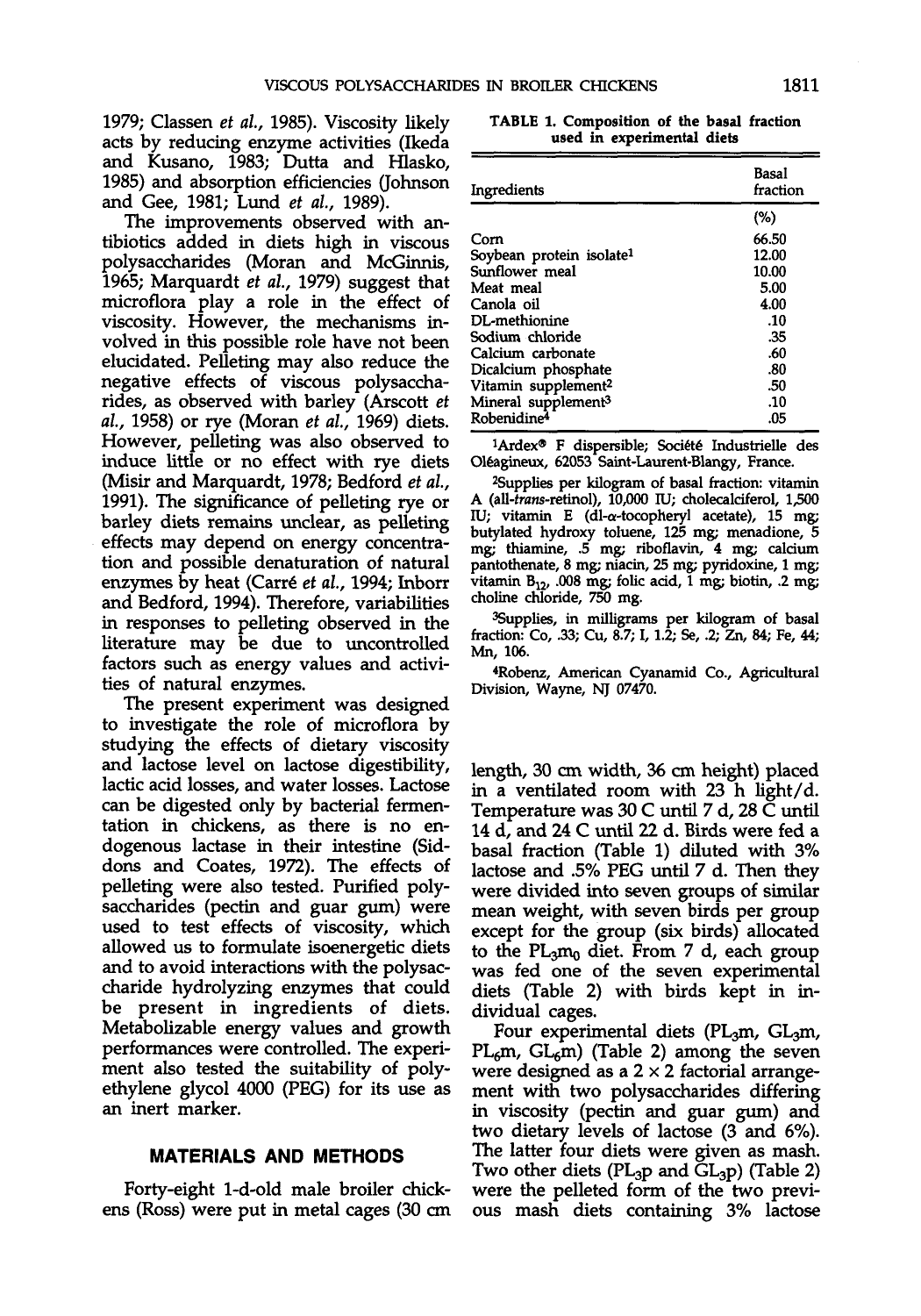$(PL_3m$  and  $GL_3m)$ . Considering the combination of Diets PL<sub>3</sub>p, GL<sub>3</sub>p, PL<sub>3</sub>m, and  $GL<sub>3</sub>m$ , another 2  $\times$  2 factorial arrangement was obtained with two polysaccharides (pectin and guar gum) and two forms of diet presentation (mash and pellet). Another diet  $(PL_3m_0)$  (Table 2) was also given that differed from  $PL_3m$  diet only by the PEG content, with 0 and .5% PEG in  $PL_3m_0$  and  $PL_3m$  diets, respectively. Comparison of the two latter diets allowed us to test the effects of PEG. All diets contained .5% PEG except  $PL_3m_0$  diet.

The relative viscosities  $(\eta_r)$  (ratio of the viscosity of polysaccharide in buffer to the viscosity of buffer) of .5 g of guar gum, pectin and PEG in 1 L of acetate buffer (.2 M, pH 4.5) were 1.602, 1.138, and 1.008, respectively. The latter viscosity measurements<sup>2</sup> were performed at 22 C in the decreasing shear rate range of 25 to 800 per second. Therefore, the applied viscosities  $\left[ \text{Ln} \left( \eta_{r} \right) / \text{grams per milliliter} \right]$  (Carré *et al,* 1994) of guar gum, pectin, and PEG were 943, 258, and 15 mL/g, respectively. The applied viscosities supplied by the introduction of .5% of the latter components in the experimental diets were 4.72, 1.29, and .07 mL/g, respectively. The measured real (extraction at pH 4.5,1 h, 22 C; Carré *et al.*, 1994) applied viscosities of guar gum and pectin diets were 4.94 and 1.48 mL/g, respectively, with no noticeable differences due to lactose, PEG, or pelleting.

Birds were weighed at 7 and 19 d, with their individual feed intake being recorded between these times. Birds had free access to feed and water until 19 d. A digestion balance experiment was performed from 19 d to 22 d. This consisted in a feed deprivation of 18 h, followed by 54 h with *ad libitum* access to feed, and 18 h final feed deprivation. Birds had free access to water throughout the balance experiment. Individual feed intakes were measured and excreta were collected in-



**FIGURE 1.** Individual water losses (y) and feed intakes (x) measured for the balance experiment.  $Y =$  $1.12x - 66$  (R<sup>2</sup> = .55).  $\triangle$  = GL<sub>3</sub>m  $\triangle$  = PL<sub>3</sub>m + PL<sub>3</sub>m<sub>0</sub>;  $\bullet$ =  $GL_6m$ ;  $O = PL_6m$ ;  $\blacksquare = GL_3p$ ;  $O = PL_3p$  diet. Residues of the regression line differed ( $P = .0001$ ) between diets.

dividually twice daily for the feeding and the last feed deprivation periods. Excreta were weighed and immediately stored at -20 C after each collection. Birds were weighed at the end of each deprivation period. Excreta were freeze-dried, weighed, ground through a .5-mm screen, and stored in a sealed plastic bag at 4 C until analyses. Excreta losses of water were measured as the losses of weight following freeze-drying of excreta.

Polyethylene glycol was measured in feed and freeze-dried excreta using a turbidimetric analysis (Malawer and Powel, 1967). Measurements of polyethy- lene glycol in freeze-dried excreta were determined only for diets PL<sub>3</sub>m, PL<sub>3</sub>p,<br>GL<sub>3</sub>m, and GL<sub>3</sub>p. Lactic acid and lactose were measured enzymatically in feed and freeze-dried excreta as described by Carre" *et al.* (1995). Gross energy values of feed and freeze-dried excreta were measured using an isoperibol calorimeter<sup>3</sup> maintained in a room at 22 to 25 C. The AME<sub>n</sub> were calculated with the nitrogen correction being based on weight gain measured tion being based on weight gain measured<br>during the balance experiment (Bourdillon *et al,* 1990).

#### *Statistical Analysis*

Data were analyzed by analyses of variance using General Linear Models per-<br>formed with the SYSTAT® software program.<sup>4</sup> One-way analyses of variance

<sup>&</sup>lt;sup>2</sup>Rheomat 115 A Contraves rheoanalyzer. Sté Lamy, 69300 Caluire, France.<br> $\frac{3\pi\zeta}{2}$ A-Kalorimeter, C. 700, JKA Analyzertesbrik

<sup>&</sup>lt;sup>3</sup>IKA-Kalorimeter C 700, IKA-Analysentechnik GmbH, 7843 Heitersheim Grissheimer Weg 5, Ger- many. 4

Wilkinson, Leland Systat Inc., Evanston, IL 60201.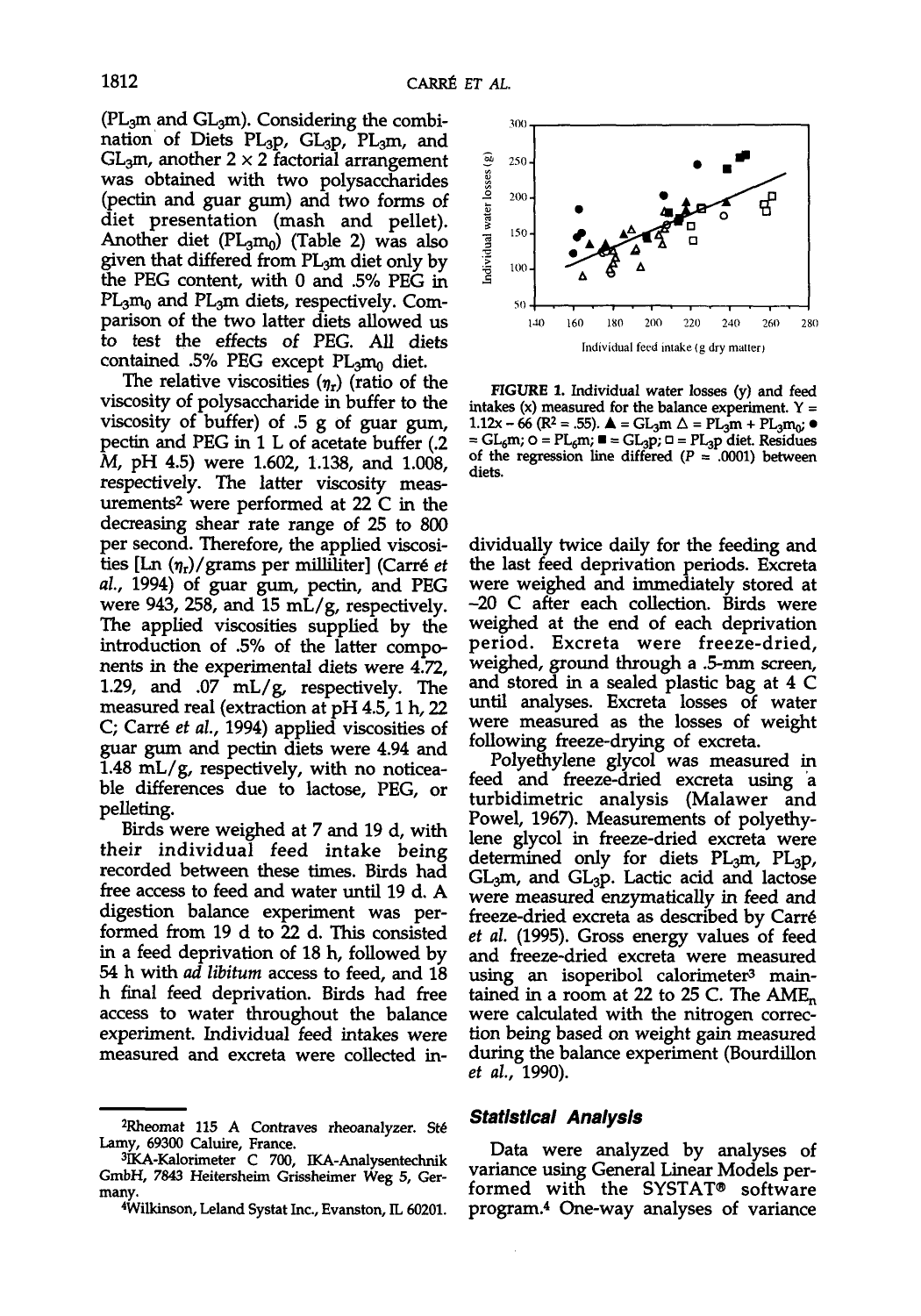

**FIGURE 2.** Individual lactic acid losses (y) and feed intakes (x) measured for the balance experiment.  $Y =$  $1.0151x - 1.44$  (R<sup>2</sup> = .39).  $\triangle = GL_3m \triangle = PL_3m + PL_3m_0$ ;  $= GL_6m$ ;  $\circ = PL_6m$ ;  $\blacksquare = GL_3p$ ;  $\Box = PL_3p$  diet. Residues of the regression line differed  $(P = .0001)$  between diets.

were performed for testing the effect of diets on PEG recovery and for testing the effect of PEG addition ( $PL_3m$  vs  $PL_3m_0$ ) on growth performances and digestibility results. When the effects of PEG were not significant ( $P > .05$ ), the individual data from Diets  $PL_3m$  and  $PL_3m_0$  were combined within one set of data for performing the two-way analyses of variance. Two-way analyses of variance were applied for the four mash diets (PL<sub>3</sub>m, GL<sub>3</sub>m, PL<sub>6</sub>m, GL<sub>6</sub>m) to test the effects of type of polysaccharide and lactose level. Two-way analyses of variance were also applied for the four diets containing  $3\%$  lactose (PL<sub>3</sub>m, GL<sub>3</sub>m, PL<sub>3</sub>p,  $GL_3$ p) to test the effects of pelleting and type of polysaccharide.

All the individual values of water excretions (wj) observed with the seven diets were pooled and related to individual feed intakes (fj) by a regression calculation (Figure 1), and the individual residual values from the regression line ( $wr_i = w_i$  – 1.12  $f_i$  + 66) were calculated. Then, mean residual values for each diet were calculated. The same calculations were performed for lactic acid excretions in relation to feed intakes (Figure 2).

#### **RESULTS**

The mean value for PEG recoveries was .970 with no effect of diets (Table 3). No effects were observed with PEG addition except for the feed intake during the balance experiment  $(P = .015)$  and for amounts of lactic acid excreted  $(P = .032)$ (Table 4). However, lactic acid excretions analyzed as the residues of the regression line based on feed intake (Figure 2) did not differ  $(P > .05)$  between PL<sub>3</sub>m and PLamo diets (Table 4).

With mash diets, body weights at 19 d were not affected by type of polysaccharide or by lactose level (Table 5). For mash diets, the feed:gain ratios were the highest with guar gum diets ( $P = .002$ ) and were not affected by lactose level (Table 5).

Guar gum addition in mash diets resulted in lower  $AME<sub>n</sub>$  values than pectin addition  $(P = .001)$  (Table 5). Lactose level

|                       |           |                   |         | Diet      |         |         |         |
|-----------------------|-----------|-------------------|---------|-----------|---------|---------|---------|
| Ingredients           | $PL_3m_0$ | PL <sub>3</sub> m | $GL_3m$ | $PL_{6}m$ | $GL_6m$ | $PL_3p$ | $GL_3p$ |
|                       |           |                   |         | (%)       |         |         |         |
| <b>Basal</b> fraction | 96.5      | 96.0              | 96.0    | 93.0      | 93.0    | 96.0    | 96.0    |
| Pectin <sup>1</sup>   | .5        | .5                | 0       | .5        | 0       | .5      | 0       |
| Guar gum <sup>2</sup> | 0         | 0                 | .5      | 0         | .5      | 0       | .5      |
| Lactose <sup>3</sup>  | 3.0       | 3.0               | 3.0     | 6.0       | 6.0     | 3.0     | 3.0     |
| PEG <sup>4</sup>      | 0         | .5                | .5      | .5        | .5      | .5      | .5      |
| Presentation          | Mash      | Mash              | Mash    | Mash      | Mash    | Pellet  | Pellet  |

**TABLE 2. Composition of experimental diets** 

150 to 60% methylation degree, Sanofi Bio-Industries, 75008 Paris, France.<br><sup>261</sup>0ma Chamical Co., St. Louis, MO 63178,9916.

<sup>2</sup>Sigma Chemical Co., St. Louis, MO 63178-9916.

3Roussel Uclaf, 93230 Romainville, France.

Polyethylene glycol 4000, ground on ,5-mm sieve, Prolabo, 75011 Paris, France.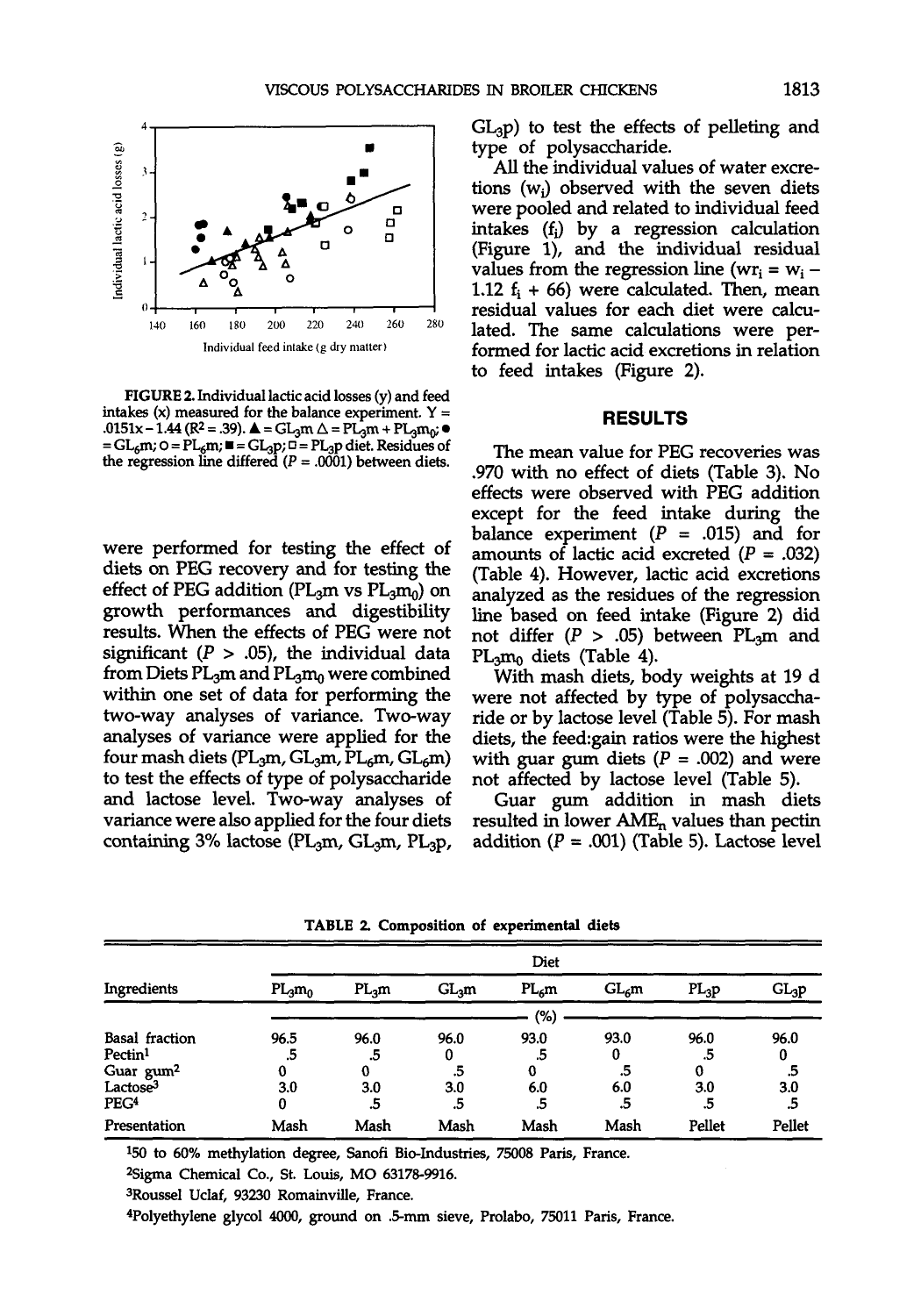

FIGURE 3. Individual water losses (y) measured<br>for the balance experiment. Fitted values (x) were calculated with the following multiple regression line: y = .475 x<sub>1</sub> + 36.6 x<sub>2</sub> + 7.0 x<sub>3</sub> - 12 (R<sup>2</sup> = .86), where x<sub>1</sub> = individual feed intakes (grams of dry matter);  $x_2$  = individual lactic acid losses (grams);  $x_3$ <br>= individual lactose losses (grams).  $\triangle$  = GL<sub>3</sub>m  $\triangle$  =  $PL_3m + PL_3m_0$ ;  $\bullet = GL_6m$ ;  $\bullet = PL_6m$ ;  $\bullet = GL_3p$ ;  $\circ = PL_3p$  diet. Residues of the regression line did not differ between diets.

did not change  $AME_n$  values (Table 5). With mash diets, a significant effect  $(P =$ .041) of polysaccharide type on lactose digestibility was detected, the lowest values being observed with guar gum diets (Table 5). Increasing lactose level from 3 to 6% resulted in a marked decrease in lactose digestibility  $(P = .001)$ (Table 5).

Residual water (Figure 1) and lactic acid excretions (Figure 2) observed for mash diets were the greatest with guar gum diets ( $P < .001$ ) (Table 5). The effect of guar gum on residual lactic acid excretion (Figure 2) was greater with the 6% lactose diets (polysaccharide type by lactose level interaction:  $P = .03$ ; Table 5). The residual water excretions (Figure 1) were significantly greater for the 6% lactose level compared to  $3\%$  ( $P = .001$ ) (Table 5).

Pelleting induced beneficial effects  $(P <$ .001) on feed:gain ratios and body weights at 19 d (Table 6). The latter effect was much less pronounced for guar gum diets than for pectin diets (polysaccharide type by pelleting interaction:  $P = .042$ ; Table 6). Pelleting resulted in a decrease of  $AME_n$ values  $(P = .005)$  (Table 6).

Residual water excretions (Figure 1) were not affected by pelleting (Table 6). The effect of polysaccharide type on residual lactic acid excretions (Figure 2) was the most pronounced with pelleted diets (polysaccharide type by pelleting interaction:  $P = .049$ ; Table 6).

Individual water excretions were calculated as a function combining feed intake, lactic acid excretion, and lactose excretion, using multiple linear regression calculation (Figure 3). The R2 value was .86 and the residues did not differ between diets. All the coefficients were positive and highly significant  $(P = .0001)$ .

#### **DISCUSSION**

Excreta recoveries of PEG measured after a long-term (19 d) PEG adaptation were close to 1 (Table 3), which shows that PEG was not degraded in the chicken digestive tract. Moreover, .5% PEG addition induced no effects on growth performance,  $AME<sub>n</sub>$  value, or water losses (Table 4). Therefore, .5% PEG can be considered an inert marker of the liquid phase of digesta in chickens, as already considered for ruminants (Sperber *et ah,* 1953) and humans (Andersen *et ah,* 1988). The only effect of PEG addition consisted in a higher feed intake observed during the balance experiment (Table 4), which might explain the slight tendency for  $AME<sub>n</sub>$  to be lowered  $(P = .0726;$  Table 4) by PEG. However, feed intake was not affected by PEG during the growth experiment (Table 4). The PEG effect observed on lactic acid excretion was due to feed intake, because this effect no longer appeared when the residual lactic acid excretions (Figure 2) were considered (Table 4).

**TABLE 3. Excreta recovery of polyethylene glycol 4000 (PEG)** 

| Diet                           | Excreta recovery<br>of PEG |
|--------------------------------|----------------------------|
| $\rm{PL}_{3}m$                 | .934                       |
| $PL_3p$                        | .988                       |
| $\overline{{\rm GL}_3{\rm m}}$ | .995                       |
| $GL_3p$                        | .964                       |
| Pooled SEM                     | .0314                      |
| Source of variation            | Probability                |
| Diet                           | .516                       |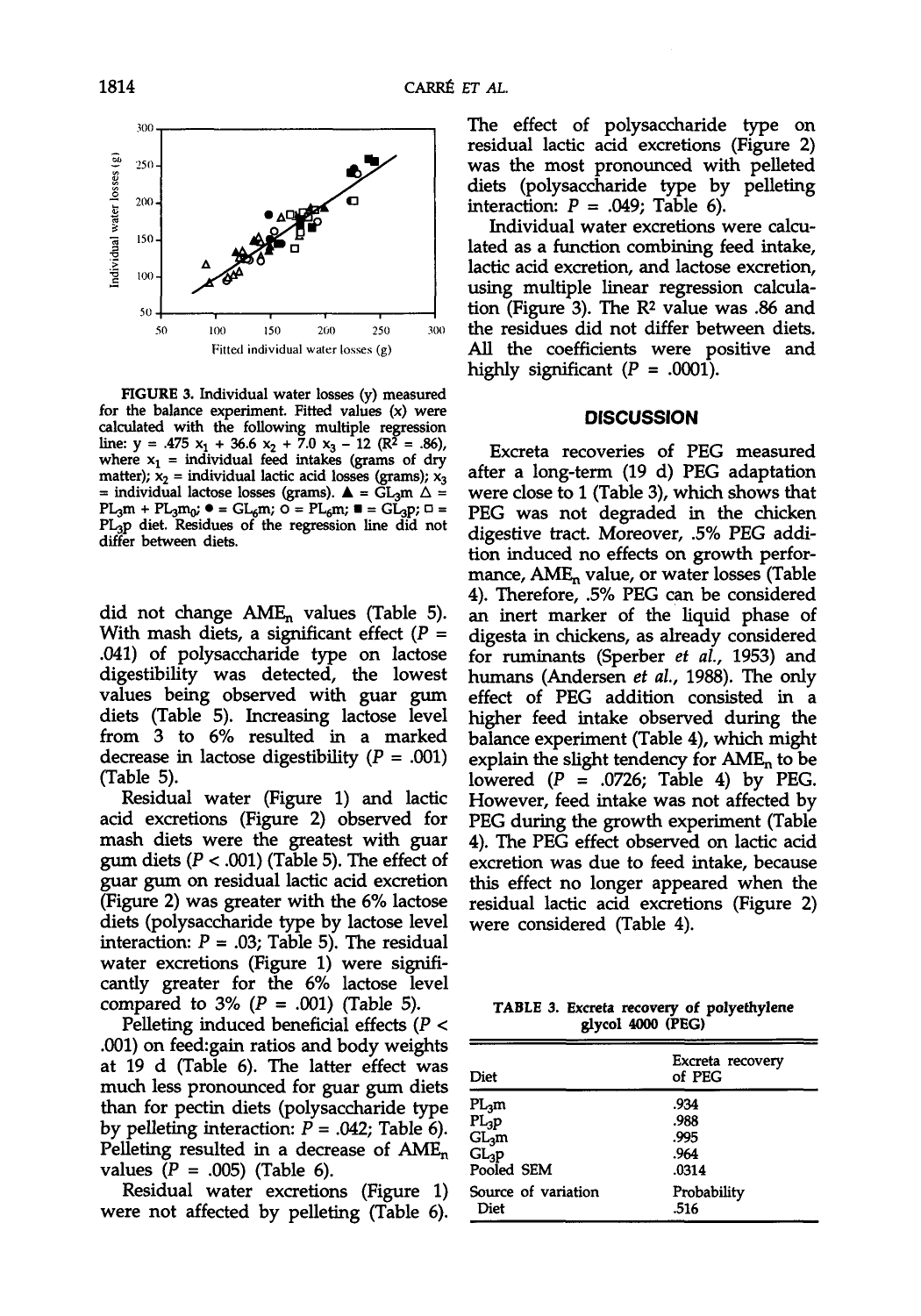The regression lines expressing water excretion (Figure 1) and lactic acid excretion (Figure 2) as functions of feed intake displayed negative  $(P < .05)$  intercepts. Therefore, the ratios of water excretion and lactic acid excretion to feed intake increased with feed intake increment. Accordingly, considering the latter ratios would have been questionable, as feed intakes varied between diets. For this reason, residual values from the regression lines based on feed intake were preferred instead of the ratios to feed intake.

The effects of guar gum compared to pectin on feed:gain ratios and AMEn values (Tables 5 and 6) were in agreement with those observed by Kratzer *et al.*  (1967). However, the guar gum content was much lower in the present study (.5%) than in the study performed by Kratzer *et al.* (1967) (2%). The applied viscosities supplied by the introduction of .5% pectin and guar gum would correspond to those supplied by about 40% wheat and barley, respectively, introduced in pelleted (> 90 C outlet temperature) diets (Carr6 *et al,*  1994). Therefore, in terms of viscosity, the present experiment was close to conditions that could be encountered in practice, whereas the experiment performed by Kratzer *et al.* (1967) corresponded probably to much higher viscosities.

The effects of guar gum compared to pectin on growth performance, AMEn, and water excretion were similar to those obtained by feeding ingredients containing viscous polysaccharides such as rye or barley (Arscott and Rose, 1960; Leong *et al,* 1962; Rickes *et al,* 1962; Burnett, 1966; Moran *et al,* 1969; Gohl *et al,* 1978; Antoniou *et al,* 1981; Salih *et al,* 1991; Bedford and Classen, 1992). A great part of the increases in feed:gain ratio due to guar gum could be explained by  $AME_n$ reductions. However, other factors could be involved because, in all cases, the relative changes due to polysaccharide type were greater for feed:gain ratio than for AMEn. According to effects on body weights (Table 5 and 6), birds were able to compensate for the  $AME<sub>n</sub>$  reductions due to guar gum with mash diets, but not with pelleted diets.

The negative effect of pelleting on  $AME<sub>n</sub>$  values (Table 6) was rather surprising, as a reverse effect is generally observed (Carré et al., 1984). However, the latter effect seemed to be emphasized by the guar gum diet. In this connection,

|                                                |         | Diet      | Residual | Probability |
|------------------------------------------------|---------|-----------|----------|-------------|
| Variable                                       | $PL_3m$ | $PL_3m_0$ | SD       | <b>PEG</b>  |
| Body weight at 7 d, g                          | 137     | 136       | 6.7      | .7974       |
| Body weight at 19 d, g                         | 500     | 475       | 40.0     | .2757       |
| Feed intake $(7 \text{ to } 19 \text{ d})$ , g | 648     | 6041      | 48.8     | .1277       |
| Feed: gain ratio $(7$ to 19 d), $g$ : $g$      | 1.80    | 1.781     | .072     | .7751       |
| Feed intake (dry matter) for                   |         |           |          |             |
| balance experiment, g                          | 198     | 181       | 10.2     | .0146       |
| AME, value,                                    |         |           |          |             |
| kcal/kg dry matter                             | 3,359   | 3,4331    | 67       | .0726       |
| Lactose digestibility, g:g                     | .82     | .85       | .083     | .5939       |
| Lactic acid excretion for balance              |         |           |          |             |
| experiment, g                                  | 1.42    | .86       | .409     | .0323       |
| Residual lactic acid                           |         |           |          |             |
| excretion, $2 \, g$                            | $-.13$  | $-.44$    | .370     | .1634       |
| Water excretion for balance                    |         |           |          |             |
| experiment, g                                  | 141     | 116       | 23.5     | .0830       |
| Residual water excretion, <sup>2</sup> g       | $-14$   | -21       | 17.5     | .5164       |

**TABLE 4. Effects of polyethylene glycol 4000 (PEG) on growth performances, AMEn values, lactose digestibility, and excreta losses of lactic acid and water** 

Values are related to feed corrected with a .5% PEG addition. 2

Values are the residues from the regression lines relating lactic acid (Figure 2) or water (Figure 1) losses to intakes of dry matter for the balance experiment.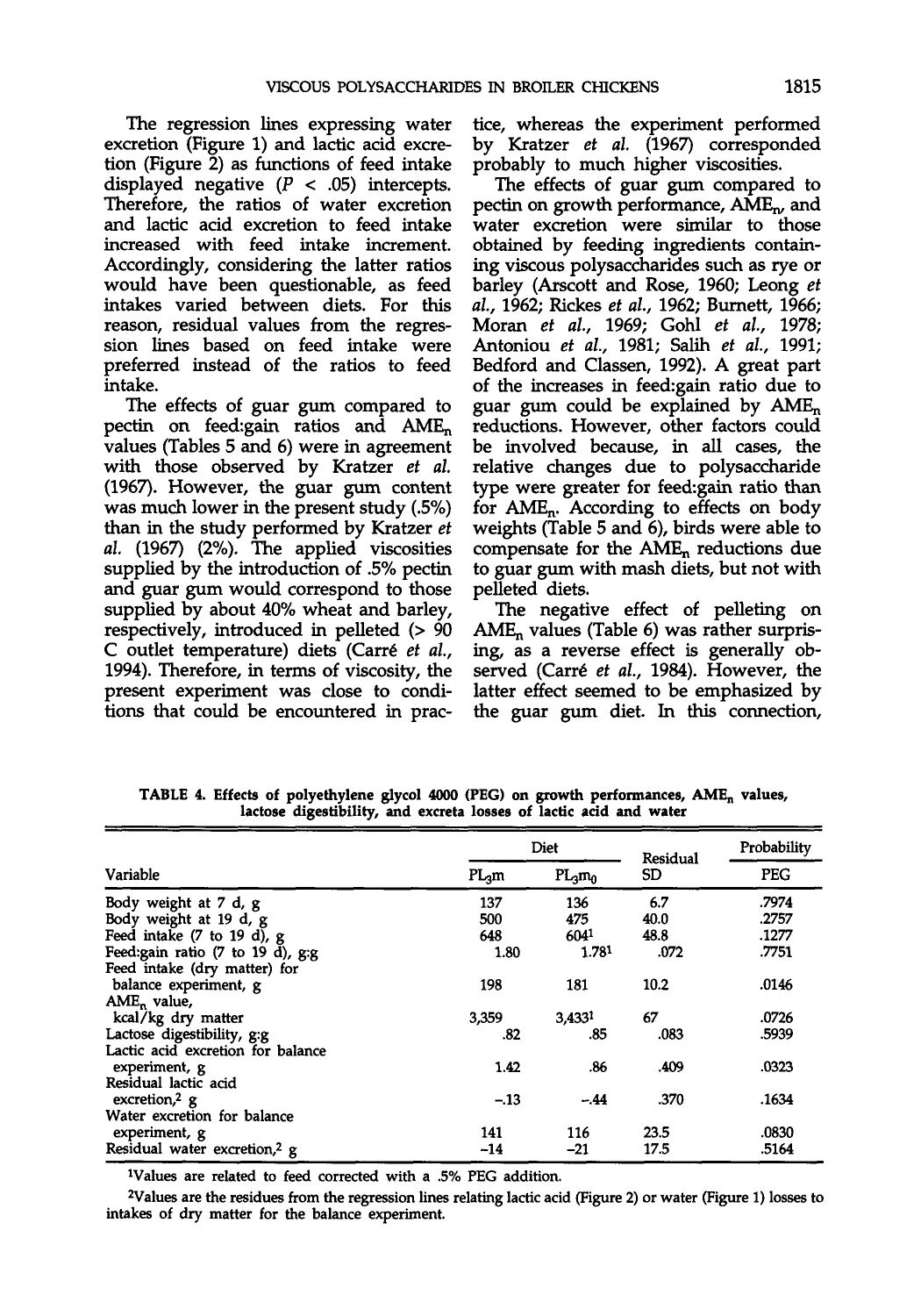|                                                                                                                                                                                   |                                    |                   |                                                                          |             |                    |                        | Probability      |                                           |
|-----------------------------------------------------------------------------------------------------------------------------------------------------------------------------------|------------------------------------|-------------------|--------------------------------------------------------------------------|-------------|--------------------|------------------------|------------------|-------------------------------------------|
|                                                                                                                                                                                   |                                    |                   | Diet                                                                     |             |                    |                        |                  |                                           |
| Variable                                                                                                                                                                          | $PL_{3}$ m +<br>PL $_{3}$ m $_{0}$ | GL <sub>3</sub> m | $PL_{\mathcal{F}}$ m                                                     | $GL_{6}m$   | Residual<br>e      | Polysaccharide<br>type | Lactose<br>level | Polysaccharide<br>type x lactose<br>level |
|                                                                                                                                                                                   | 137                                | 388               | 382                                                                      | ង្គន្ល      | <b>ះ</b><br>ជុំដូន | gara                   | 567              | ខ្លួំ ម៉ូ ឆ្ល័                            |
|                                                                                                                                                                                   | 488<br>629                         |                   |                                                                          |             |                    |                        | <b>\$\$\$</b>    |                                           |
|                                                                                                                                                                                   |                                    |                   |                                                                          |             |                    |                        |                  |                                           |
| Body weight at $7 d, g$<br>Body weight at $19 d, g$<br>Feed intake $(7 \text{ to } 19 d), g$<br>Feed:gain ratio $(7 \text{ to } 19 d), g$<br>Feed intake (dry matter) for balance | 1.791                              | 1.88              | 1.83                                                                     | 1.98        | $\ddot{5}$         |                        |                  |                                           |
|                                                                                                                                                                                   | 1982                               |                   |                                                                          |             |                    |                        |                  |                                           |
|                                                                                                                                                                                   | 3,3951                             | 200<br>325        | 198<br>3,337                                                             | 180<br>3244 | 24.2<br>76         | ន្លន់ឪ                 | <u>ន្លងខ្ល</u>   | ដូនទុ                                     |
| experiment, g<br>AME <sub>n</sub> value, kcal/kg dry matter<br>Lactose digestibility, g:g<br>Lactic acid excretion for balance                                                    | S,                                 | Ľ                 | Ģ                                                                        | ত্          | ă                  |                        |                  |                                           |
|                                                                                                                                                                                   |                                    |                   |                                                                          |             |                    |                        |                  |                                           |
|                                                                                                                                                                                   | $1.42^2$<br>- 28                   | 1.73              | 1.16                                                                     | <u>ន្ទា</u> | ដី ខ្ល             | 5.                     | 795              | 337                                       |
| experiment, $g$<br>Residual lactic acid excretion, <sup>3</sup> $g$<br>Water excretion for balance                                                                                |                                    | $\ddot{15}$       |                                                                          |             |                    | 8                      |                  | 8                                         |
| experiment, g                                                                                                                                                                     |                                    | 162               |                                                                          |             | 35.4               | 028                    | $\frac{3}{2}$    | 817                                       |
| Residual water excretion, <sup>3</sup> g                                                                                                                                          | 25<br>17                           | 5                 | م<br>پيو                                                                 | <u>ក្រុ</u> | 18.4               | g                      | g                | $\frac{82}{5}$                            |
| IFor PL <sub>9</sub> m <sub>0</sub> , values are related to feed                                                                                                                  |                                    |                   | intake corrected with an addition of .5% polyethylene glycol 4000 (PEG). |             |                    |                        |                  |                                           |
| 2Values from PL <sub>3</sub> m <sub>0</sub> diet are excluded                                                                                                                     |                                    |                   | because of effects of PEG (see Table 4).                                 |             |                    |                        |                  |                                           |
| 5Values are the residues from the regression lines relating lactic acid (Figure 2) or water (Figure 1) losses to intakes of dry matter for the balance experiment.                |                                    |                   |                                                                          |             |                    |                        |                  |                                           |

TABLE 5. Effects of type of polysaccharide (guar gum vs pectin) and lactose level (6 vs 3%) on growth performances, AME<sub>n</sub> values, lactose digestibility,<br>and excreta losses of lactic acid and water, observed with mash diet **TABLE 5. Effects of type of polysaccharide (guar gum vs pectin) and lactose level (6 vs 3%) on growth p and excreta losses of lactic acid and water, observed with mash**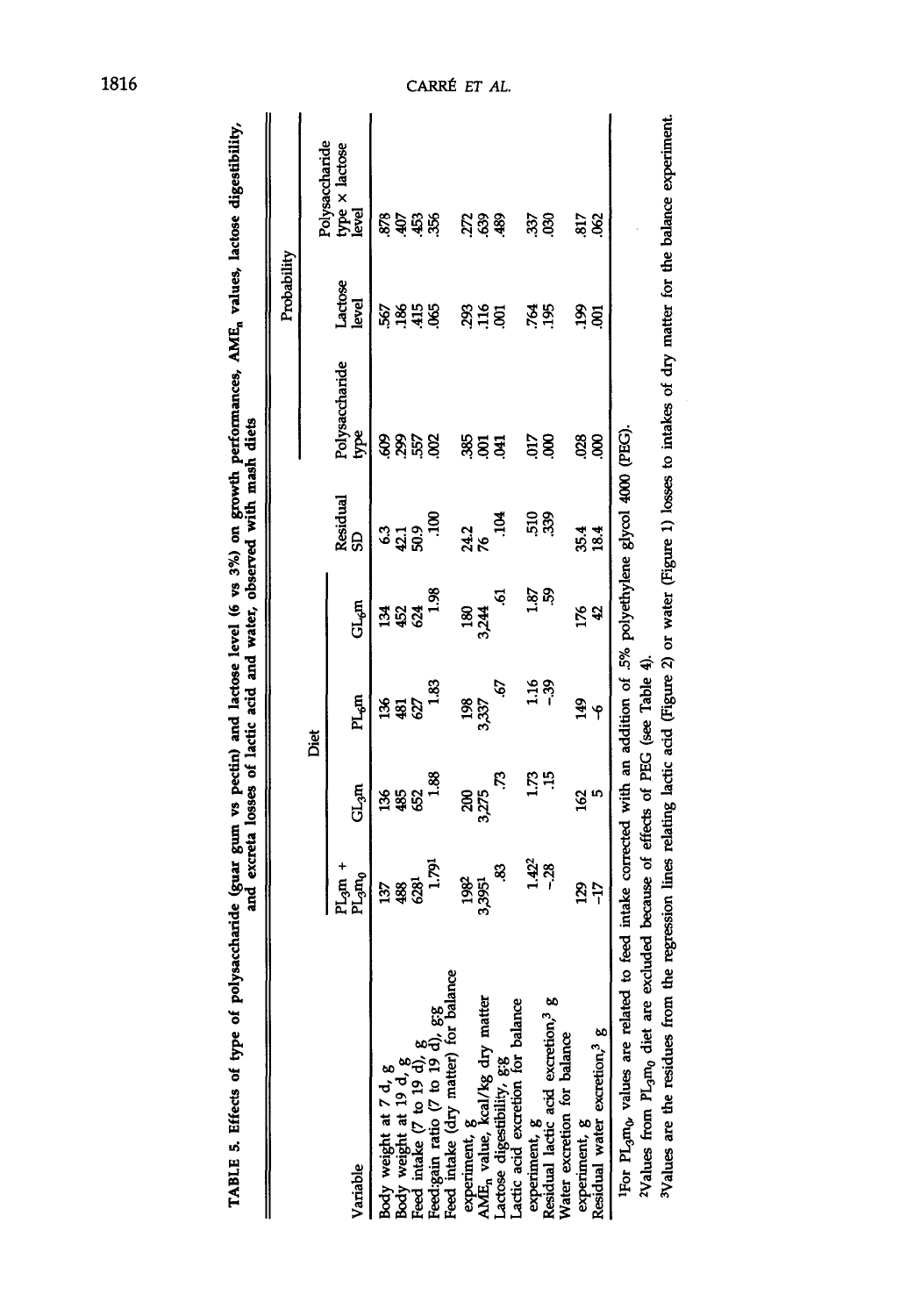| י<br>ק                                                                                               |
|------------------------------------------------------------------------------------------------------|
|                                                                                                      |
| j                                                                                                    |
| Ī                                                                                                    |
| i                                                                                                    |
|                                                                                                      |
| ֧֧֧֧֧֧֧֧֧֧֧֧֧֧֧֧֧֧֚֚֚֚֚֚֚֚֚֚֚֚֚֚֚֚֚֚֚֚֚֚֚֚֚֚֚֚֚֚֚֝֝֟֓֝֓֝֓֝֓֝֓֝֬֝֓֝֓֝֬֝֓֝֓֝֬֝֬֝֬֝                     |
|                                                                                                      |
| and pelleting on grow<br>، منتمد<br>١                                                                |
| ֧֧֧֧֧֧֧֦֧֧֦֧֧֦֧֧֦֧֧֦֧֧֧֧֧֧֛֚֚֚֚֚֚֚֚֚֚֚֚֚֚֚֚֚֚֚֚֚֚֚֚֚֚֚֚֚֬֝֓֝֓֝֓֝֓֝֓֓֓֓֓֓֝֬֝֓֝֬֝֬֝֬֝                  |
| we pectin) and                                                                                       |
|                                                                                                      |
| <br> <br> }<br> }                                                                                    |
| $\frac{1}{2}$                                                                                        |
| י<br>í                                                                                               |
|                                                                                                      |
|                                                                                                      |
|                                                                                                      |
|                                                                                                      |
| $\frac{1}{2}$<br>֖֖֖֖ׅ֖ׅ֖ׅ֖֧ׅ֧֪ׅ֚֚֚֚֚֚֚֚֚֚֚֚֚֚֚֚֚֚֚֚֚֚֡֝֝֝֝֝֝֝֓֓֬֝֓֬֝֓֬֝֓֬֝֓֬֝֓֞֝֬֓֞֬֝֓֞֬֝֓֞֬֝֓֞֬֝֝֬ |

|                                                                                                                                                                           |                               |                | Diet                                                                    |                  |                 |                        | Probability     |                                    |
|---------------------------------------------------------------------------------------------------------------------------------------------------------------------------|-------------------------------|----------------|-------------------------------------------------------------------------|------------------|-----------------|------------------------|-----------------|------------------------------------|
| Variable                                                                                                                                                                  | $PL_{3}$ m -<br>$PL_{3}m_{0}$ | $GL_3m$        | PL <sub>3</sub> P                                                       | GL <sub>SP</sub> | Residual<br>æ   | Polysaccharide<br>type | Pelleting       | type x pelleting<br>Polysaccharide |
|                                                                                                                                                                           | 137                           |                |                                                                         |                  |                 | ञ्जू                   | 455             |                                    |
|                                                                                                                                                                           | 488                           | 388            | <b>ងន្លន</b>                                                            | <b>BH8</b>       | ან<br>953<br>ამ | ខ្ញុំន្ល               |                 |                                    |
|                                                                                                                                                                           |                               |                |                                                                         |                  |                 |                        | 858             |                                    |
| Body weight at $7 d, g$<br>Body weight at $19 d, g$<br>Feed intake $(7 \text{ to } 19 d), g$<br>Feed:gain ratio $(7 \text{ to } 19 d), g$<br>Feed intake (dry matter) for | 1.791                         | $\frac{88}{1}$ | $\overline{5}$                                                          | $\overline{17}$  | Ş               |                        |                 | ਡ਼ ਝੇ ਝੇ ਝੇ                        |
|                                                                                                                                                                           |                               |                |                                                                         |                  |                 |                        |                 |                                    |
| balance experiment, g<br>AME <sub>n</sub> value, kcal/kg dry matter                                                                                                       | 1982<br>3,3951                | ន្ត<br>និង     | ಸಿ ಕ್ಲಿ                                                                 | 24<br>3,158      | 19.5<br>72      | \$,8                   | ខ្ញុំខ្ញុំខ្ញុំ | <u>ន្តក្នុង</u>                    |
| Lactose digestibility, g:g<br>Lactic acid excretion for                                                                                                                   | æ.                            | Ŗ              | \$                                                                      | Ķ                | 39              | 527                    |                 |                                    |
|                                                                                                                                                                           |                               |                | 1.83                                                                    |                  |                 | S                      |                 |                                    |
| balance experiment, g<br>Residual lactic acid excretion, <sup>3</sup> g                                                                                                   | 1.422<br>-- 28                | ្អែង           | శ్                                                                      | ក្កូ ភ្ក<br>ក    | ड़ें के         | 8                      | ខ្លុង           | 51<br>549                          |
| Water excretion for balance                                                                                                                                               |                               |                |                                                                         |                  |                 |                        |                 |                                    |
| experiment, g                                                                                                                                                             | 1292                          |                | ន្តអ                                                                    | 203              | 31.5            | 0136                   | g               | 889                                |
| Residual water excretion, $\frac{3}{8}$ g                                                                                                                                 | $\overline{17}$               | $\frac{5}{2}$  |                                                                         | $\overline{9}$   | 18.0            | 8                      | 454             | 139                                |
| <sup>1</sup> For PL <sub>3</sub> m <sub>0</sub> , values are related to feed                                                                                              |                               |                | intake corrected with an addition of .5% polyethylene glycol 4000 (PEG) |                  |                 |                        |                 |                                    |
| <sup>2</sup> Values from PL <sub>3</sub> m <sub>0</sub> diet are excluded                                                                                                 |                               |                | because of effects of PEG (see Table 4).                                |                  |                 |                        |                 |                                    |

The sum increase the tector of the regression lines relating lactic acid (Figure 2) or water (Figure 1) losses to intakes of dry matter for the balance experiment.<br>3Values are the residues from the regression lines relati **Values are the residues from the regression lines relating lactic acid (Figure 2) or water (Figure 1) losses to** 

## VISCOUS POLYSACCHARIDES IN BROILER CHICKENS

1817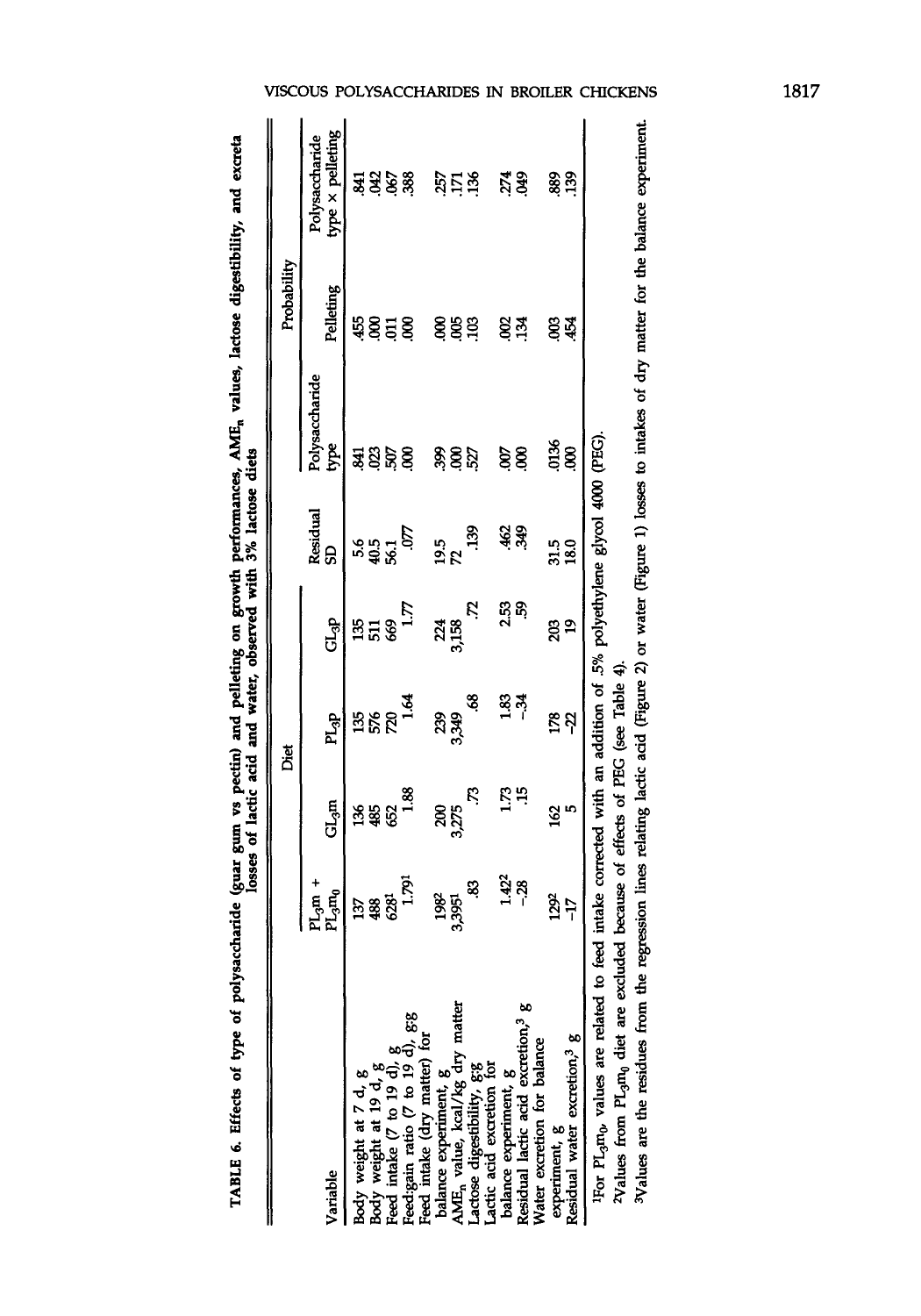Francesch *et al.* (1994) also observed a reduction in  $AME_n$  with pelleting diets high in viscous polysaccharides (40% barley diets). This negative effect of pellet- ing could also be explained in part by the greater feed intakes observed with pellet- ing (Table 6). For the pectin diet, because of the pronounced effect of pelleting on feed intake, the  $AME<sub>n</sub>$  intake (7 to 19 d) with the pelleted form exceeded largely that with the mash form (Table 6). For the guar gum diet, the  $AME_n$  intakes (7 to 19 d) observed with mash and pelleted form were very similar (Table 6). However, it may be noticed that body weights and feed:gain ratios cannot entirely be ex-<br>plained by the feed intakes and the  $AME_n$ <br>values measured at 3 wk. The other factors may also be the kinetics of daily feed intakes and  $AME_n$  values from 7 to 19 d.

The increase in lactose level from 3 to 6% reduced the lactose digestibility by 14% (Table 5), which represents a rather strong effect. This shows that, even if chickens have some potential for digestion of fermentable water-soluble carbohy- drates, young birds cannot digest great amounts of them. In other words, in young birds, saturation of fermentation in ceca may happen readily. Several points of the present study suggested that guar gum feeding resulted in saturations of fermentations: guar gum feeding induced reductions in lactose digestibility, that were even greater than  $\overline{AME}_n$  reductions (Table 5). Moreover, lactic acid excretions were markedly increased by guar gum (Tables 5 and 6). These increases in lactic acid excretions likely came from increases in amounts of fermented nutrients (such as unabsorbed glucose available to microbes), and from reduced lactic acid absorption. Keeping in mind that ceca are major site for lactic acid absorption or metabolization, and that ceca are likely a location for lactose digestion (Carré and Gomez, 1994), it could be proposed that<br>the saturations of cecal fermentations due to guar gum were expressed by a reduc- tion of ceca filling.

The effects of lactose level on feed:gain ratios,  $AME_n$  values or lactic acid excretion were generally not significant or much less pronounced than those due to guar gum (Table 5). This suggests that the increases in the amount of nutrients escaping digestion before ceca were greater with the guar gum addition than with the lactose addition.

The osmotic pressure promoted by lactic acid and lactose probably explained the formulation of the regression line expressing water losses (Figure 3). In this connection, the much higher value appearing for the coefficient of lactic acid than for lactose is logical, as the molecular weight of lactic acid is about four times less than lactose.

According to the strong effect of guar gum on lactic acid excretion (Tables 5 and 6), it could be proposed that a great part of the overexcretion of water induced by guar gum was mediated by lactic acid concentration. In many respects, the effects of guar gum seemed similar to those observed in an acid liquid diarrhea.

## **REFERENCES**

- Andersen, J. R., K. Bukhave, L. Hojgaard, H. S. Rasmussen, N. Hermansen, H. Worning, and E. Krag, 1988. Decomposition of wheat bran and ispaghula husk in the stomach and the small intestine of healthy men. J. Nutr. 118:326-331.
- Antoniou, T., R. R. Marquardt, and P. E. Cansfield, 1981. Isolation, partial characterization, and antinutritional activity of a factor (pentosans) in rye grain. J. Agric. Food Chem. 29:1240-1247.
- Arscott, G. H., W. H. McCluskey, and J. E. Parker, 1958. The use of barley in high-efficiency broiler rations. 2. Effect of stabilized animal fat and pelleting on efficiency of feed utilization and water consumption. Poultry Sci. 37:117-123.
- Arscott G. H., and R. J. Rose, 1960. Use of barley in high-efficiency broiler rations. 4. Influence of amylolytic enzymes on efficiency of utilization, water consumption and litter condition. Poultry Sci. 39:93-95.
- Bedford, M. R., and H. L. Classen, 1992. Reduction of intestinal viscosity through manipulation of dietary rye and pentosanase concentration is effected through changes in the carbohydrate composition of the intestinal aqueous phase and results in improved growth rate and food conversion efficiency of broiler chicks. J. Nutr. 122:560-569.
- Bedford, M. R., H. L. Classen, and G. L. Campbell, 1991. The effect of pelleting, salt and pentosanase on the viscosity of intestinal contents and the performance of broilers fed rye. Poultry Sci. 70:1571-1577.
- Blum, J. C, P. Piton, and A. Gauthier, 1980. Etude preliminaire sur les constituants responsables de